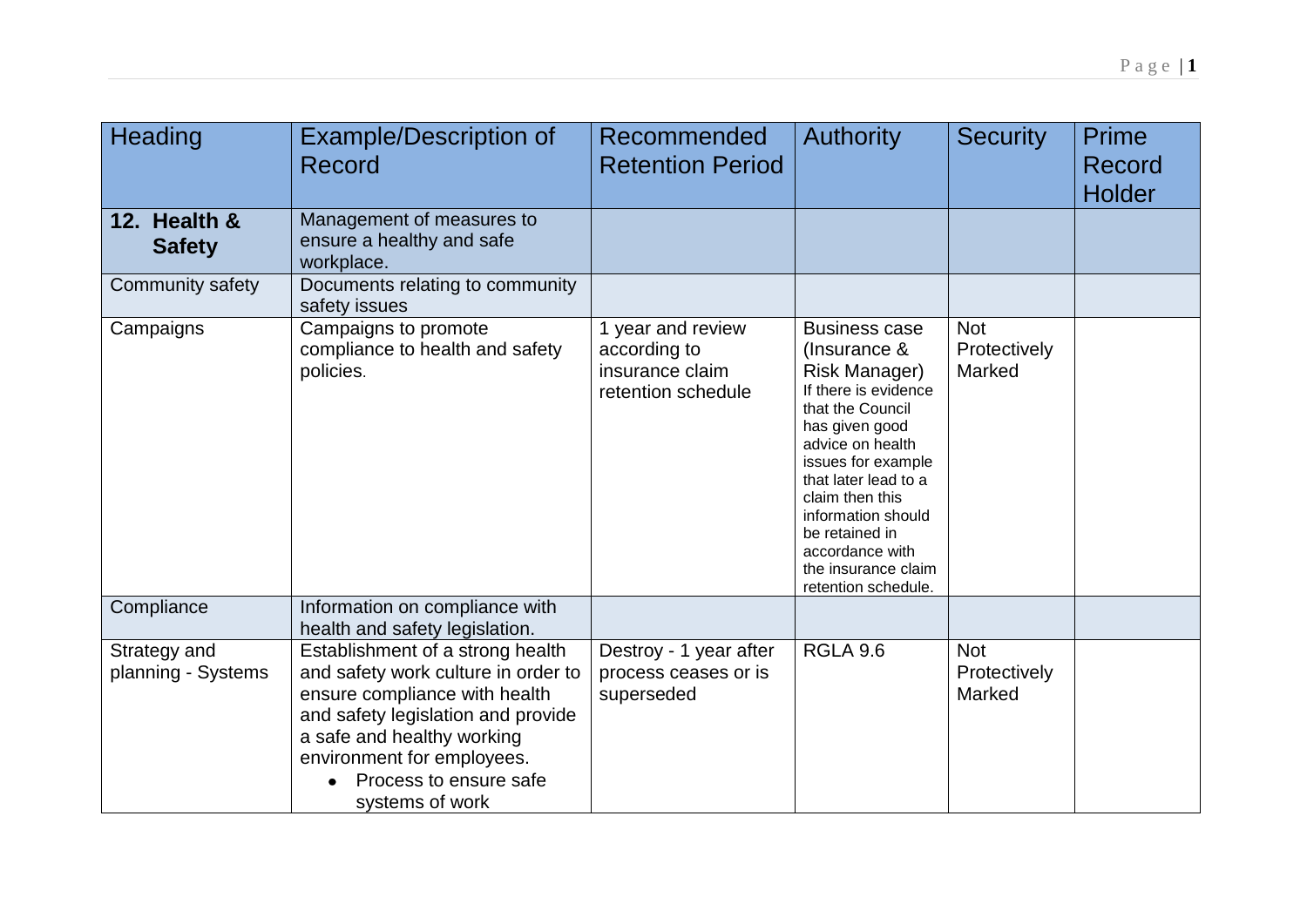| <b>Heading</b>                                         | <b>Example/Description of</b><br>Record                                                                                                                                                      | Recommended<br><b>Retention Period</b>       | <b>Authority</b>                                              | <b>Security</b>                      | <b>Prime</b><br>Record<br><b>Holder</b> |
|--------------------------------------------------------|----------------------------------------------------------------------------------------------------------------------------------------------------------------------------------------------|----------------------------------------------|---------------------------------------------------------------|--------------------------------------|-----------------------------------------|
| Strategy and<br>planning - Policies                    | <b>Health and Safety Policy</b>                                                                                                                                                              | 5 years and review                           | <b>CWAC</b> retention<br>based on good<br>practice            | <b>Not</b><br>Protectively<br>Marked |                                         |
| Training                                               | Documentation relating to health<br>and safety training.                                                                                                                                     | Destroy - 7 years after<br>course completion | <b>RGLA 6.21</b>                                              | <b>Not</b><br>Protectively<br>Marked |                                         |
| Monitoring                                             | Monitoring of health and safety at<br>work.                                                                                                                                                  |                                              |                                                               |                                      |                                         |
| Accidents and<br>incident reporting -<br><b>Adults</b> | Information about the reporting of<br>individual accidents and actions<br>resulting from them.<br>Accident records<br>Accident books<br>Incident and near miss<br>report forms               | Destroy after 3 years                        | H&S at Work<br>1974<br><b>RIDDOR 1995.</b><br><b>RGLA 9.9</b> | <b>Not</b><br>Protectively<br>Marked |                                         |
| Accidents and<br>incident reporting -<br>Children      | Information about the reporting of<br>individual accidents and actions<br>resulting from them.<br><b>Accident records</b><br><b>Accident books</b><br>Incident and near miss<br>report forms | Destroy -25 years<br>from closure            | <b>RIDDOR 1995.</b><br><b>RGLA 9.10</b>                       | Protect                              |                                         |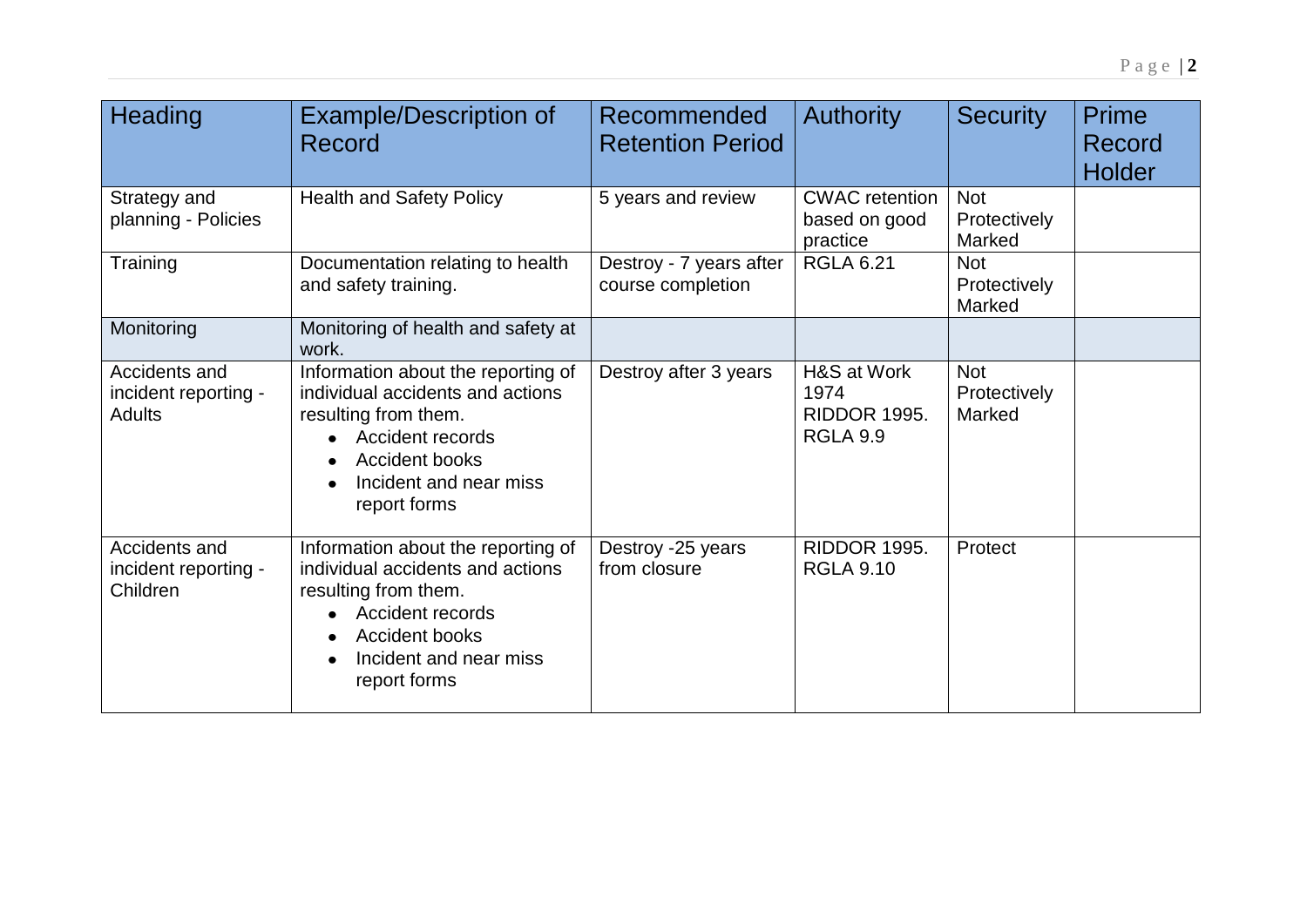| Heading                        | <b>Example/Description of</b><br>Record                                                                                                                                                 | Recommended<br><b>Retention Period</b>                      | <b>Authority</b>                                                                                                                                                                                                                                              | <b>Security</b>                      | Prime<br>Record<br><b>Holder</b> |
|--------------------------------|-----------------------------------------------------------------------------------------------------------------------------------------------------------------------------------------|-------------------------------------------------------------|---------------------------------------------------------------------------------------------------------------------------------------------------------------------------------------------------------------------------------------------------------------|--------------------------------------|----------------------------------|
| <b>Asbestos</b><br>inspections | Monitor the condition of known<br>asbestos products within<br>buildings and areas where<br>employees and persons are<br>likely to have come into contact<br>with asbestos.<br>• Surveys | Permanent                                                   | Control of<br>Asbestos at<br><b>Work</b><br>Regulations<br>1987.<br><b>Business case</b><br>(Insurance &<br><b>Risk Manager)</b><br>Some cases of<br>mesothelioma<br>exceed 50 years<br>from the original<br>exposure so keep<br>documentation<br>permanently | Protect                              |                                  |
| Equipment                      | Process of inspecting equipment<br>to ensure it is safe.<br>Safety inspections                                                                                                          | Destroy - 6 years after<br>equipment is de-<br>commissioned | <b>LGCS v2.0</b><br>p.104                                                                                                                                                                                                                                     | <b>Not</b><br>protectively<br>marked |                                  |
| <b>Hazardous</b><br>substances | Control and monitor the use of<br>hazardous substances at work.<br><b>COSSH</b> inspections                                                                                             | Permanent - offer to<br>archivist                           | Control of<br><b>Substances</b><br>Hazardous to<br>Health<br><b>Regulations</b><br>2002                                                                                                                                                                       | <b>Not</b><br>protectively<br>marked |                                  |